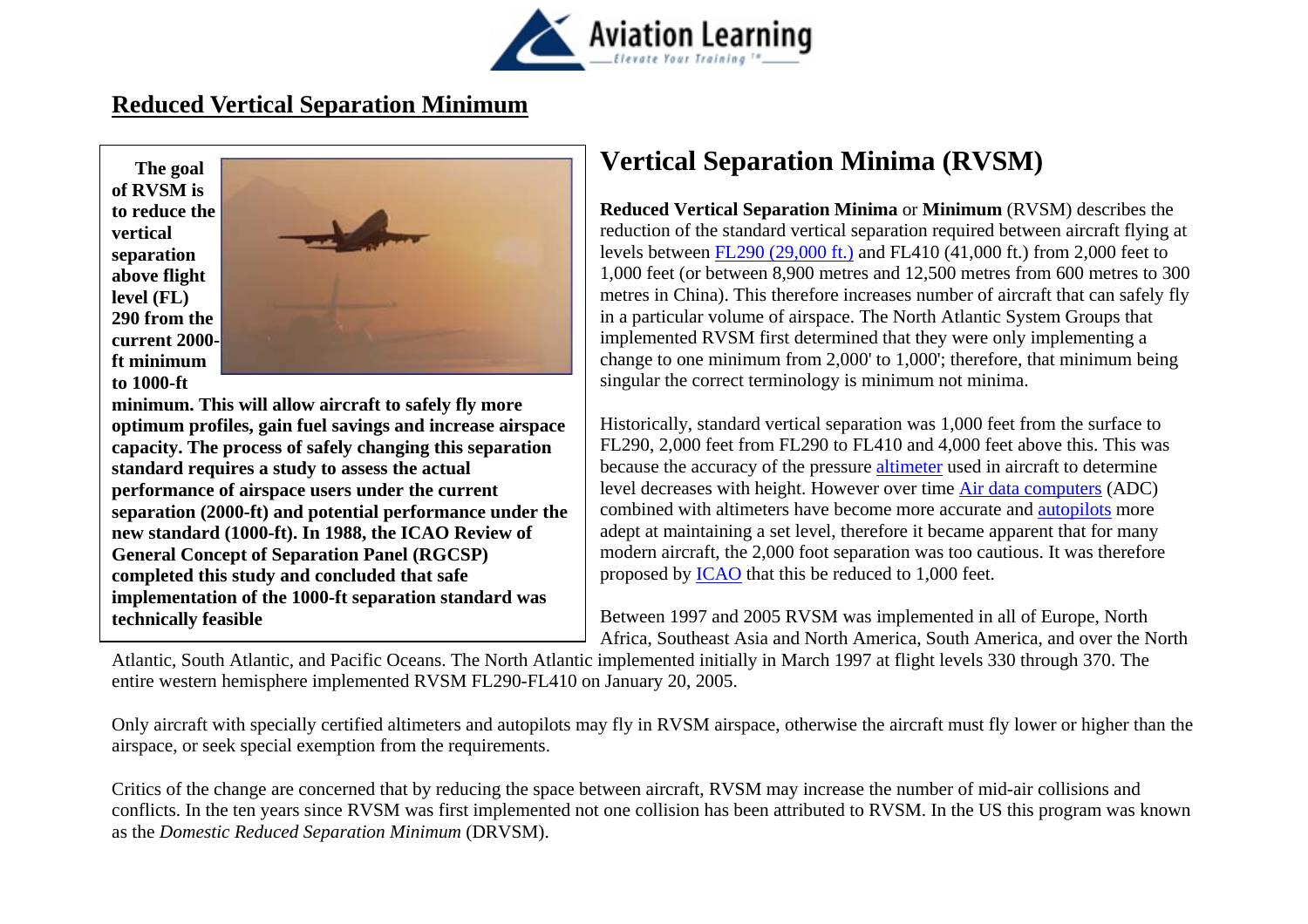

## **Implementation**

Since 1999 RVSM procedures have been implemented between specified levels in many parts of the world, including for example, Europe and the North Atlantic, bringing corresponding increases in capacity.

| <b>RVSM Status Asia/Pacific</b>                       |                      |                        |  |
|-------------------------------------------------------|----------------------|------------------------|--|
| Pacific:                                              | February 24,<br>2000 | FL 290-390             |  |
| *FL 410 is available for non-RVSM approved<br>flights | <b>Tactical Use</b>  | FL 400-410             |  |
| <b>Australia:</b>                                     | November 2001        | FL 290-410             |  |
| Western Pacific/South China Sea                       | Feb 21, 2002         | Consult<br>AIPs        |  |
| <b>Mid East:</b>                                      | 11/2003              | Consult<br><b>AIPs</b> |  |
| <b>Asia-Europe/South of Himalayas:</b>                | 11/2003              | Consult<br>AIPs        |  |



| <b>RVSM Status Americas - Europe</b>                             |                              |                        |  |
|------------------------------------------------------------------|------------------------------|------------------------|--|
| <b>North Atlantic:</b>                                           | March 27,<br>1997            | FL 330-<br>370         |  |
|                                                                  | October<br>1998              | FL 310-<br>390         |  |
|                                                                  | Jan 24,<br>2002              | FL 290-<br>410         |  |
| <b>West Atlantic Rt Syst</b><br>(WATRS):                         | Nov $1,$<br>2001             | FL 310-<br>390         |  |
|                                                                  | 24<br>January<br>2002        | FL 290-<br>410         |  |
| <b>Europe Tactical (UK,</b><br><b>Ireland, Germany, Austria)</b> | April<br>2001                | FL 290-<br>410         |  |
| <b>Europe-wide</b>                                               | 24<br><b>January</b><br>2002 | FL 290-<br>410         |  |
| <b>South Atlantic:</b>                                           | 24<br>Janaury<br>2002        | FL 290-<br>410         |  |
| <b>Canada Northern Domestic</b>                                  | 18 April<br>2002             | FL 290-<br>410         |  |
| <b>Canada Southern Domestic</b>                                  | <b>January</b><br>20, 2005   | FL 290-<br>410         |  |
| <b>Domestic US</b>                                               | January<br>20, 2005          | FL 290-<br>410         |  |
| <b>Caribbean/Central/South</b><br><b>America</b>                 | January<br>20, 2005          | Consult<br><b>AIPs</b> |  |